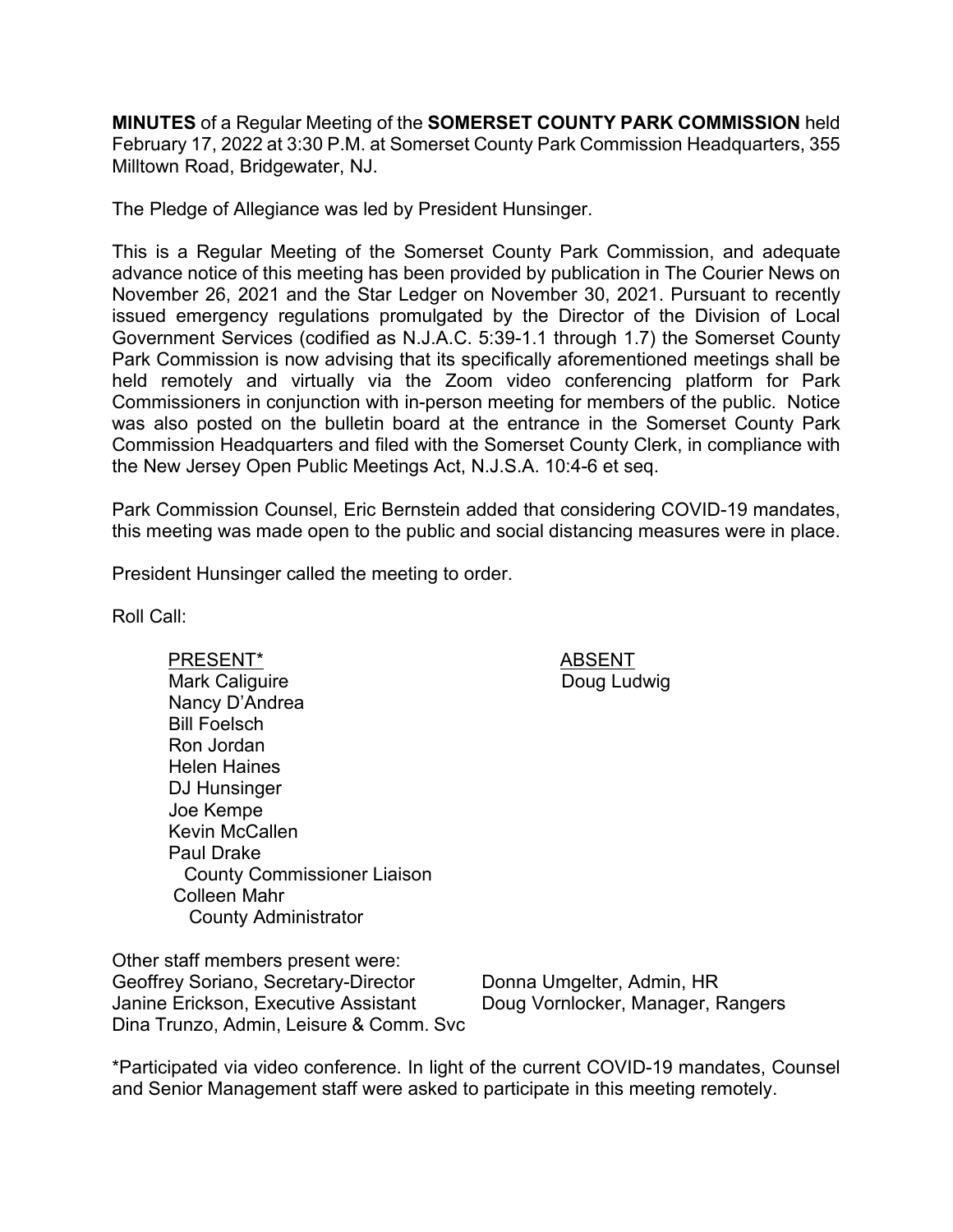Also in attendance via video conference: Eric Bernstein, Legal Counsel.

### **OPEN MEETING FOR PUBLIC COMMENT**

There were no comments from the public.

### **SERVICE AWARDS**

The following employees earned service awards during the month of February: ~ Deanna Stashek, Golf Operations, Five Years of Service The presentation of Service Awards has been postponed due to virtual meetings.

### **APPROVAL OF THE MINUTES**

President Hunsinger called for the approval of the minutes of the regular meeting held on January 20, 2022. Moved by Commissioner Foelsch; seconded by Commissioner McCallen. YEAS: Commissioners Caliguire, D'Andrea, Haines, Jordan, Kempe, McCallen, Vice President Foelsch, and President Hunsinger. NAYES: None. ABSENT: Commissioner Ludwig.

### **APPROVAL OF BILLS FOR PAYMENT**

The following resolutions were moved by Commissioner Jordan; seconded by Commissioner D'Andrea. YEAS: Commissioners Caliguire, D'Andrea, Haines, Jordan, Kempe, McCallen, Vice President Foelsch, and President Hunsinger. NAYES: None. ABSENT: Commissioner Ludwig.

# **Resolution R22-035 – Transfer of Emergency Temporary Appropriations**

Resolution adopts emergency Temporary Budget appropriations.

### **Resolution R22-036 – Payment of Claims**

Resolution authorizes payment of claims in the amount of \$1,897,933.62 comprised of Claims in the amount of \$1,468,943.10, Other Expenses in the amount of \$85,149.08, and Salaries and Wages in the amount of \$343,841.44 for the period of January 15, 2022 through February 11, 2022.

### **Resolution R22-037 – Payment of Confirming Orders**

Resolution authorizes the payment of confirming orders totaling \$23,153.61.

# **Resolution R22-038 – Authorizing Refund of Recreation Fees**

Resolution authorizes refund of recreation fees.

### **Resolution R22-039 – Authorizing Additional Funding for Previously Awarded Contracts (Administration)**

Resolution authorizes additional funds for previously awarded contracts.

### **Resolution R22-040 – Authorizing Additional Funding for Previously Awarded Contracts (Park Operations)**

Resolution authorizes additional funds for previously awarded contracts.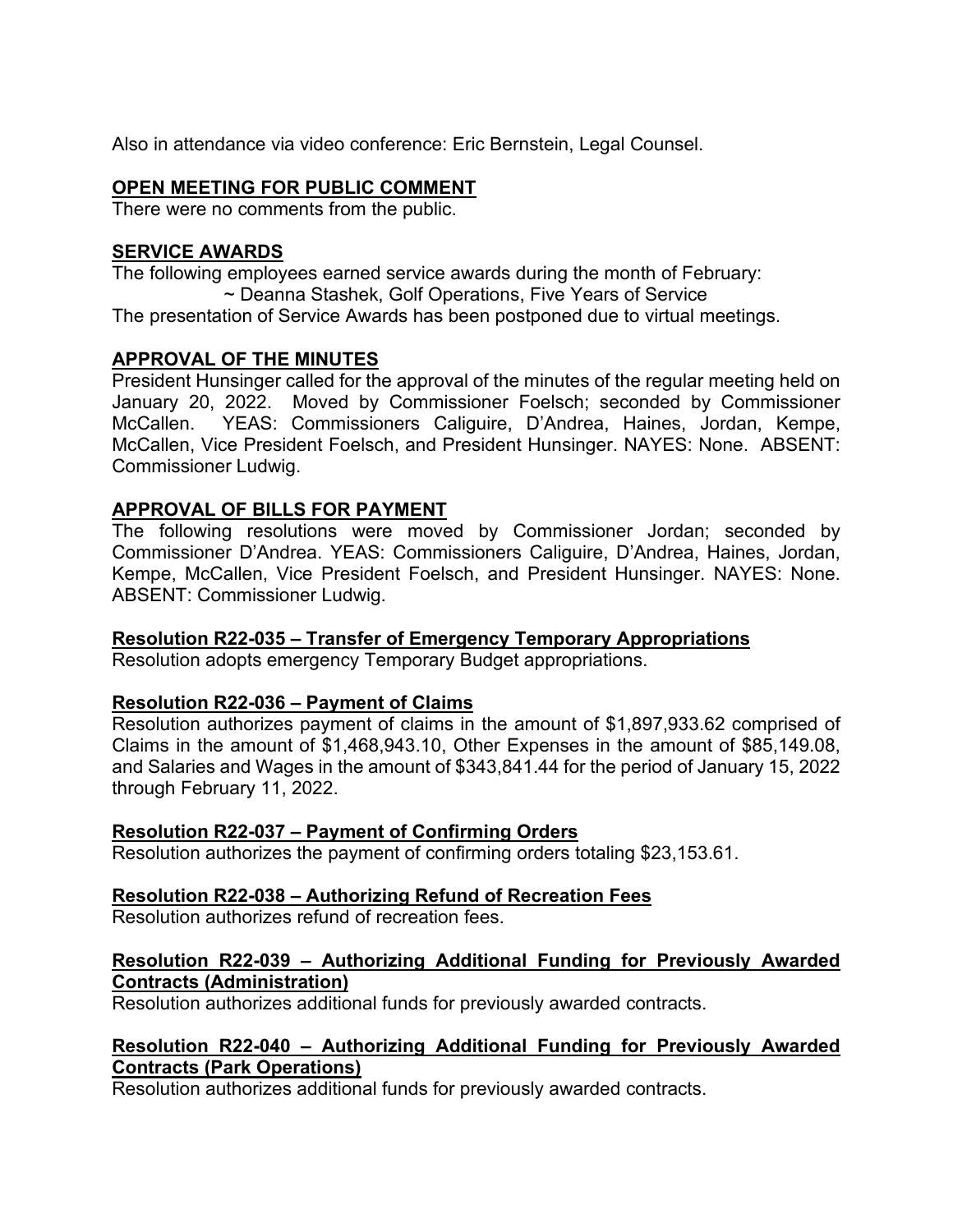# **Resolution R22-041 – Authorizing Additional Funding for Previously Awarded Contracts (Leisure Services)**

Resolution authorizes additional funds for previously awarded contracts.

### **Resolution R22-042 – Authorizing Additional Funding for Previously Awarded Contracts (Golf)**

Resolution authorizes additional funds for previously awarded contracts.

### **Resolution R22-043 – Authorizing Additional Funding for Previously Awarded Contracts (Pending Requisition)**

Resolution authorizes additional funds for previously awarded contracts pending a budget allocation or cancelation of previously encumbered funds.

### **Resolution R22-044 – Amending and Cancelling Certification of Funds for Previously Awarded Contracts**

Resolution cancels and amends certification of funds for previously awarded contracts.

### **DIRECTOR'S REPORT**

Director Soriano submitted a report for the month of February 2022.

Director Soriano provided an overview of a meadow plan to be implemented at Natirar Park.

# **COMMISSION CORRESPONDENCE**

- 1. Letter received from John E. McAuliffe, III, Captain of the Quail Brook Senior Golf League, praising the Darrell Marcinek, John Marshall and the Quail Brook Maintenance staff for their management of the golf course offering some business suggestions.
- *2.* Email from David Nummey, Jr. from CACI requesting an extension to their permit to conduct radio testing at Ross Farm. *The Commissioners concluded that they would agree to extend the permit for the remainder of the year. Further requests might warrant a permit fee.*

# **CONSENT AGENDA**

# **RESOLUTIONS**

The following resolutions were moved by Commissioner McCallen; seconded by Commissioner Kempe. YEAS: Commissioners Caliguire, D'Andrea, Haines, Jordan, Kempe, McCallen, Vice President Foelsch, and President Hunsinger. NAYES: None. ABSENT: Commissioner Ludwig.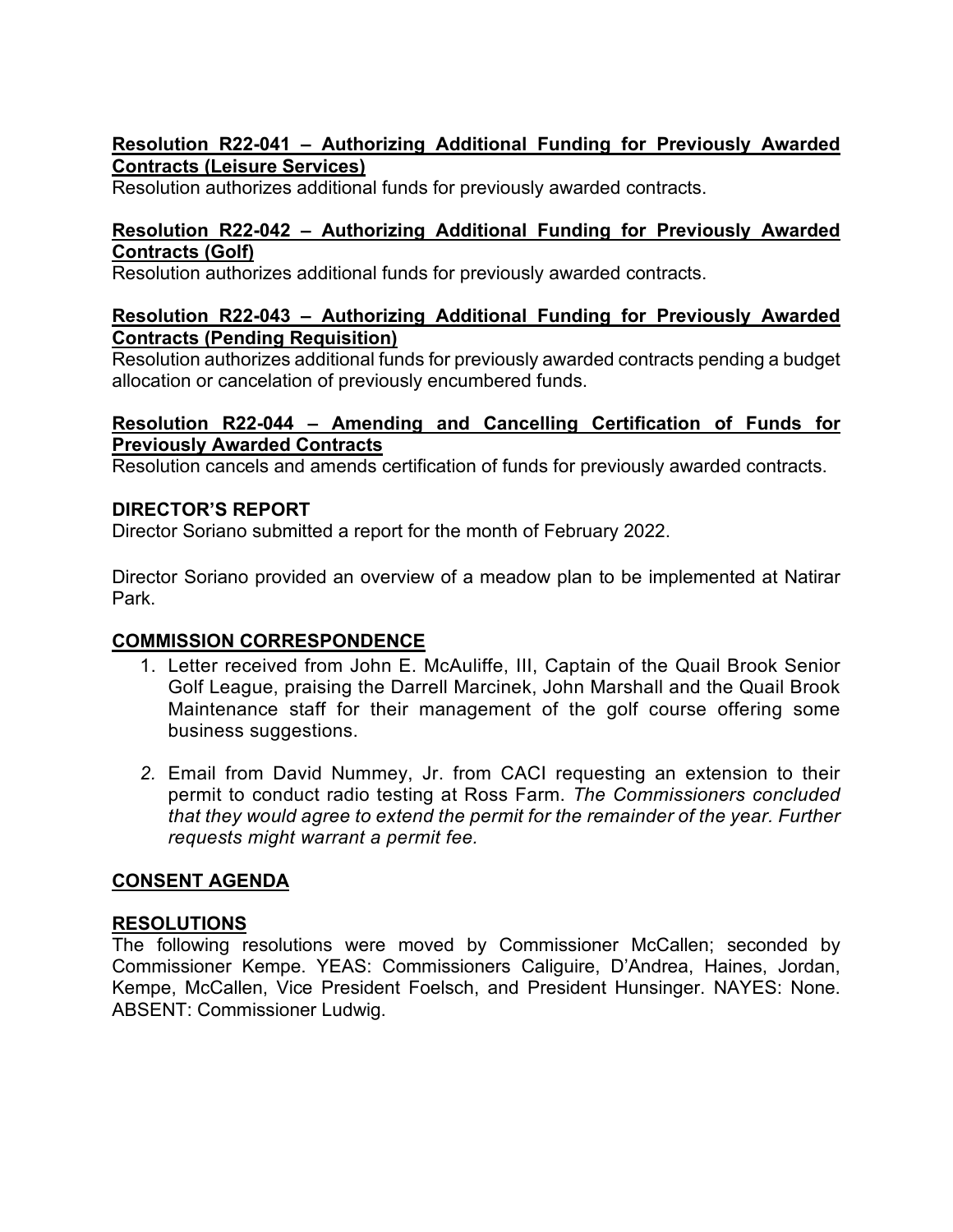### **Resolution R22-045 – Authorizing Park Commission Manager of Park Rangers and Property Management to be Appointed a Special District Forest Firewarden**

Resolution appoints Ranger Manager, Doug Vornlocker as Special District Forest Firewarden.

### **Resolution R22-046 – Authorizing use of County Contract for Purchase of Golf Course and Park Maintenance Materials**

Resolution authorizes purchases from Viersma Sales and Service, LLC in an amount not to exceed \$6,865.00.

### **Resolution R22-047 – Authorizing Sale of Surplus Personal Property**

Resolution authorizes sale of surplus personal property.

### **Resolution R22-048 – Authorizing use of County Contract for Purchase of Parts, Repairs for Commercial Lawn, Park and Golf Course Equipment**

Resolution authorizes purchases from Cherry Valley Tractor Sales, Finch Turf Inc., and Lawn and Golf Supply Company with costs not to exceed \$32,000.00.

#### **Resolution R22-049 – Authorizing use of Educational Services Commission Contract for Purchase of Grounds Equipment**

Resolution authorizes purchase for Cherry Valley Tractor Sales for a Red Max Reciprocator for a cost not to exceed \$591.96.

### **Resolution R22-050 – Awarding Contract for Entertainment Consulting Services for 2022 Summer Concerts at Duke Island Park**

Resolution awards contract to LaGuardia Entertainment & Productions in an amount not to exceed \$27,900.00.

### **Resolution R22-051 – Awarding Contract for Sound Production for 2022 Sumer Concerts at Duke Island Park**

Resolution awards contract to LaGuardia Entertainment & Productions in an amount not to exceed \$12,000.00.

### **COMMITTEE REPORTS**

### **FINANCE**

Commissioner Caliguire, Chair of the Committee, submitted a report for the month of February 2022.

Director Soriano reported that the Budget and Finance Committee met to discuss the 2022 budget and intended salary adjustments. The committee looked favorably upon the proposed budget.

### **HUMAN RESOURCES**

Commissioner Jordan, Chair of the Committee, submitted a report for the month of February 2022.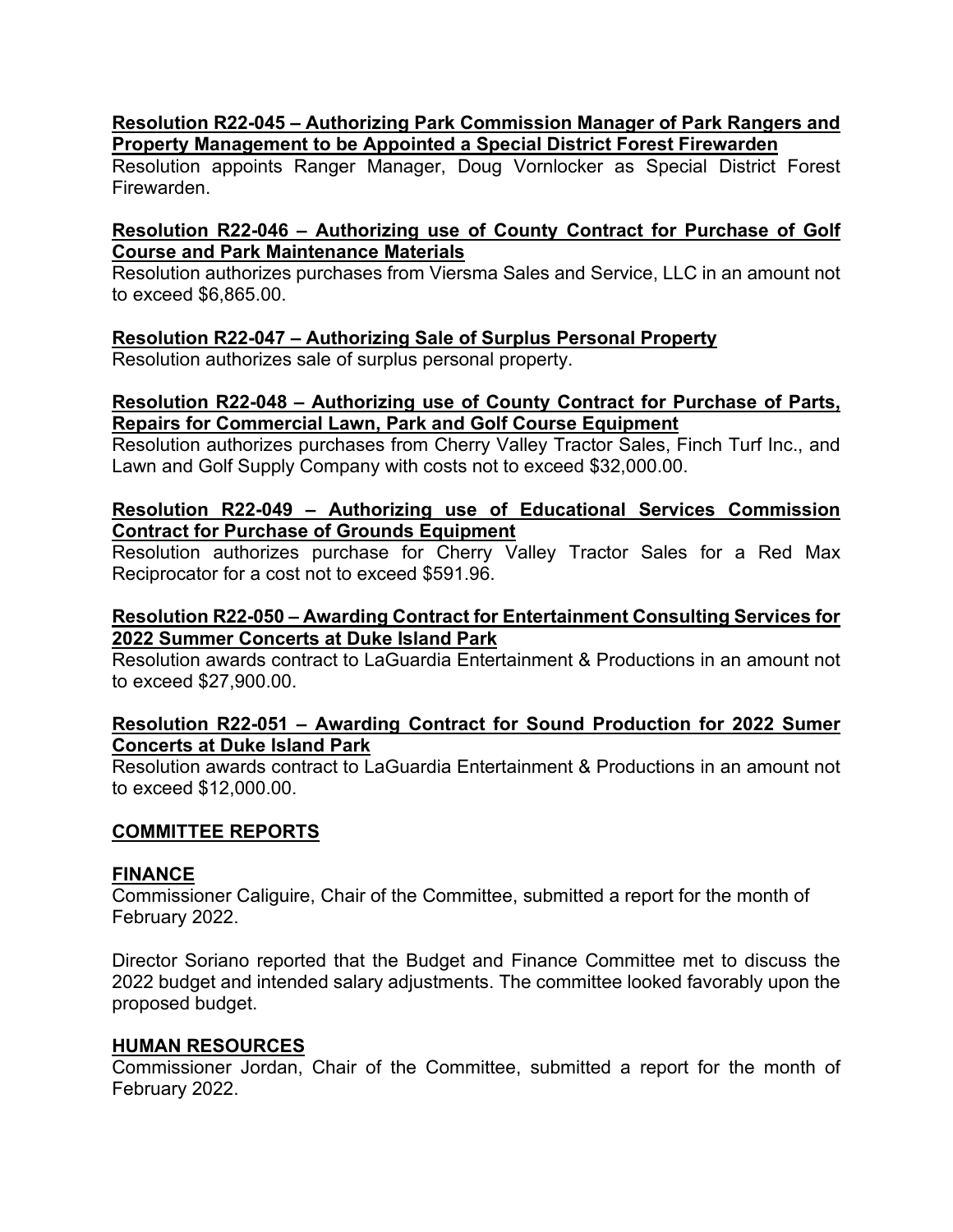Director Soriano stated that the Human Resource Committee met yesterday to review the proposed employee compensation plan that he along with the Human Resources Administrator, Park Commission Treasurer, and Human Resources Consultant have been formulating over the past year. Director Soriano stressed the importance of the implementation of the plan to retain staff, and through a revision of salary ranges, entice new hires to the Park Commission.

### **LEISURE SERVICES**

Commissioner Foelsch, Chair of the Committee, submitted a report for the month of February 2022.

Dina Trunzo, Administrator Leisure and Community Services is anticipating completion of repairs necessitated by the flooding from Hurricane Ida to the Therapeutic Recreation wing at Park Commission Headquarters by March 1<sup>st</sup>.

### **GOLF MANAGEMENT**

Commissioner McCallen, Chair of the Committee, submitted a report for the month of February 2022.

Ken Fivek, Golf Operations Manager stated that the Presidents Weekend Gift Card Sale, which will run from February 16<sup>th</sup> through February 21<sup>st</sup>, has already grossed \$1.228 million in sales. Ken anticipates a record-breaking gift card event.

### **INFORMATION MANAGEMENT**

Commissioner Kempe, Chair of the Committee, submitted a report for the month of February 2022.

Director Soriano reported that Information Management staff met with representatives from website company, Granicus who are currently working on the County's website to discuss their assistance with creating a new Park Commission website. The current Park Commission website is cumbersome and difficult to navigate or update.

### **VISITOR SERVICES**

Commissioner Kempe, Chair of the Committee, submitted a report for the month of February 2022.

### **PROPERTY MANAGEMENT**

Commissioner Haines, Chair of the Committee, submitted a report for the month of February 2022.

### **PLANNING AND LAND ACQUISITION**

Commissioner Haines, Chair of the Committee, submitted a report for February 2022.

# **CAPITAL FACILIITES – CONSTRUCTION and ENGINEERING**

Commissioner McCallen, Chair of the Committee, submitted a report for February 2022.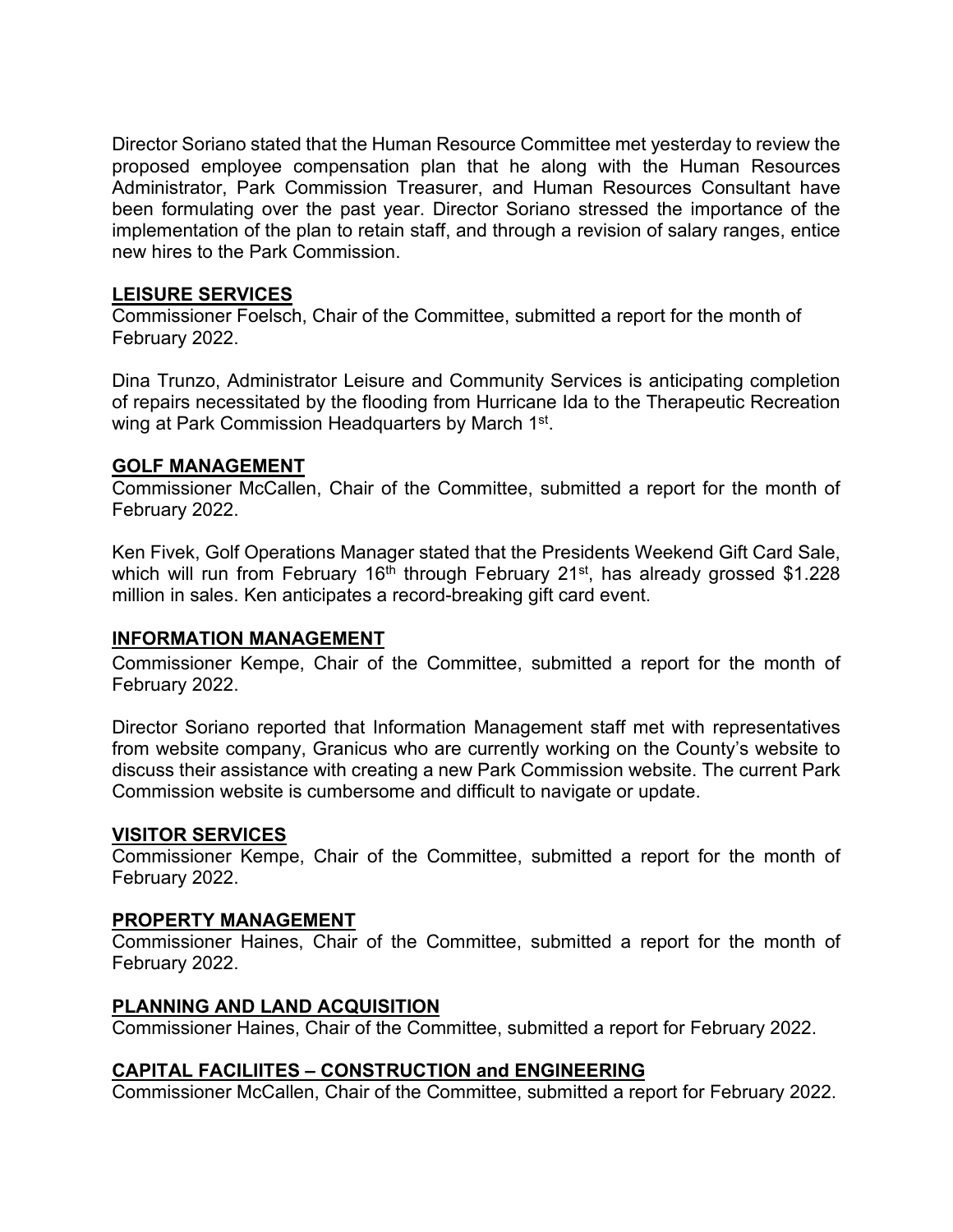# **PARK MAINTENANCE & HORTICULTURE**

Commissioner Foelsch, Chair of the Committee, submitted a report for February 2022.

Director Soriano intends to meet with the Capital Projects Committee to discuss needed reprioritization of proposed capital projects. Director Soriano explained that the Park Commission typically receives \$2 million in regular capital funding and \$4 million in open space capital funding from the County.

### **AUDIT COMMITTEE**

There was no audit report.

### **COUNTY COMMISSIONER REPORT**

County Commissioner Drake commended staff for all their great work in keeping park facilities and golf courses in top shape. Commissioner Drake enjoyed being a part of the meadow plan at Natirar discussion and hopes that it will serve as a template for use at other park locations.

#### **OLD BUSINESS**

There was no old business to discuss.

#### **NEW BUSINESS**

Commissioner D'Andrea inquired about the availability of Pickleball courts at Park Commission parks. It was explained to Commissioner D'Andrea that the Park Commission currently has four of eight tennis courts at Colonial Park stripped for Pickleball and the commission intends to bid to have the remaining four tennis courts stripped. Pickleball cannot be added at the Green Knoll Tennis Courts due to a prior relationship with the USTA.

Commissioner D'Andrea inquired about receiving a copy of the Lord Stirling Advisory Group's (LSAG) recommendation for Lord Stirling Stable. Director Soriano clarified that a formal report has not been created but rather a Power Point presentation was given to certain County representatives to figure out if the LSAG was headed in the right direction and seek estimates for capital projects. Director Soriano stated that the first iteration of a formal report will be shared with those in attendance for the Power Point presentation and that once the report is finalized, it will be shared with the Commission.

The topic of re-establishing in-person Park Commission meetings was discussed and will be reassessed at the March Park Commission meeting.

Seeing no further business, a motion to adjourn the meeting at 4:31 P.M. was moved by: Commissioner McCallen; seconded by: Commissioner D'Andrea. YEAS: Commissioners Caliguire, D'Andrea, Haines, Jordan, Kempe, McCallen, Vice President Foelsch, and President Hunsinger. NAYES: None. ABSENT: Commissioner Ludwig.